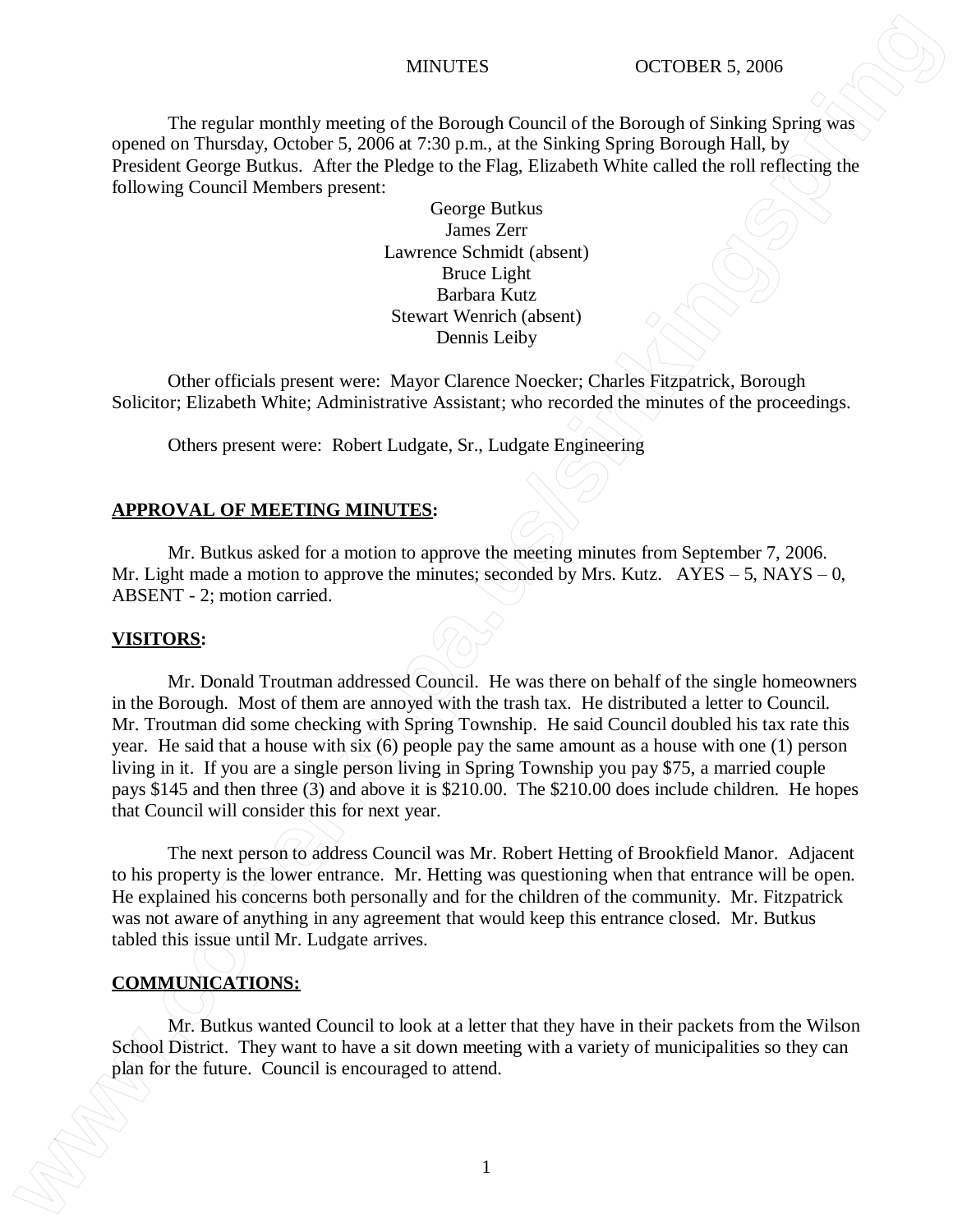## **MILLER ENVIRONMENTAL REPORT:**

Mr. Roger Hillibush of Miller Environmental was unable to attend this evening due to the time he was spending at the sinkhole on Maria and Diane. Mr. Butkus explained about the sinkhole. The filling of the sinkhole is going well. He stated it looks like this sinkhole will be something we will need to invest a great deal of money in. Mr. Butkus stated that Council has a copy of his report. He stated on page two (2) item number five (5), the raw sewage pump was removed and taken back to the facility. Two (2) of the three (3) pumps are backing to running at almost 100%. The flows for the last month: Sinking Spring – 73.3%, Lower Heidelberg – 18.0%, and South Heidelberg – 8.7%. The Sinking Spring percentage does contain an unmetered portion of Spring Township.

## **APPROVAL OF BILLS:**

Mr. Light moved to approve the bills; seconded by Mrs. Kutz.  $AYES - 4$ ,  $NAYS - 0$ , ABSTENTION – 1 (Mr. Butkus), ABSENT – 2; Motion carried.

## **SEWER:**

Mr. Butkus informed Council about the grit removal building. There is a dumpster located next to it. About a week or two ago, Mr. Hillibush was walking along the roof of this building and his foot went through. ARRO Consulting has given us some prices in replacing the joists. The price came from Kuser. Mr. Butkus explained what the procedure would be to fix the problem. The cost comes in at \$6,662.00. We need to get phone quotes. Mr. Leiby made a motion to have Mr. Schlott go out and get two (2) other quotes; seconded by Mrs. Kutz. Motion carried.

## **BOROUGH ENGINEER - ROBERT LUDGATE, JR.:**

Mr. Butkus questioned if there was any reason that the second entrance at Brookfield Manor cannot be opened. Mr. Ludgate stated it is their road; they can open it when they like. Mr. Ludgate stated he does not believe that it is mentioned anywhere on the plans when it can be or can't be opened. Mr. Ludgate believes Ryan Homes chose to close it so they had only one (1) construction entrance. A brief discussion ensued. Mr. Butkus asked Mr. Ludgate if he would send a letter to them requesting that entrance be opened. Mr. Ludgate said he would have no problem doing that however he stated before we do that we should make sure that Mr. Fitzpatrick has no issue with this. Mr. Leiby stated if they open the entrance the residents might have construction vehicles going by their property. Mr. Leiby stated if he was on a dead end street, he would let it go till the project was complete. Mr. Ludgate agreed with Mr. Leiby as he has seen construction vehicles come down Reedy Road as opposed to Cacoosing which is the way they are to enter the development. Mr. Hetting feels that the workers are use to using the upper entrance and does not feel that should be an issue. Mr. Ludgate stated that if Mr. Hetting goes to Ryan Homes and wants to have a conversation with either himself or Mr. Peter Eisenbrown that would be fine. Mr. Ludgate stated that they did not direct them to keep it closed. **MILILER ENVIRONNERVIAL REPOORT:**<br> **ALL REGION IS AND ARRY AND ARRY AND ARRY AND ARRY AND ARRY AND ARRY AND IS UNKNOWN TO A CONSULTED UP TO ANOTHING THE VALUE OF THE CONSULTED UP TO ANOTHING THE VALUE OF THE VALUE OF THE** 

The next item pertained to the sinkhole on Maria and Diane. E. Kuser has been working on it to a depth of over twenty (20) feet. The throat was never found and they never hit the "bedrock interface." Mr. Ludgate told them to build another flowable rock filter plug. We used that last year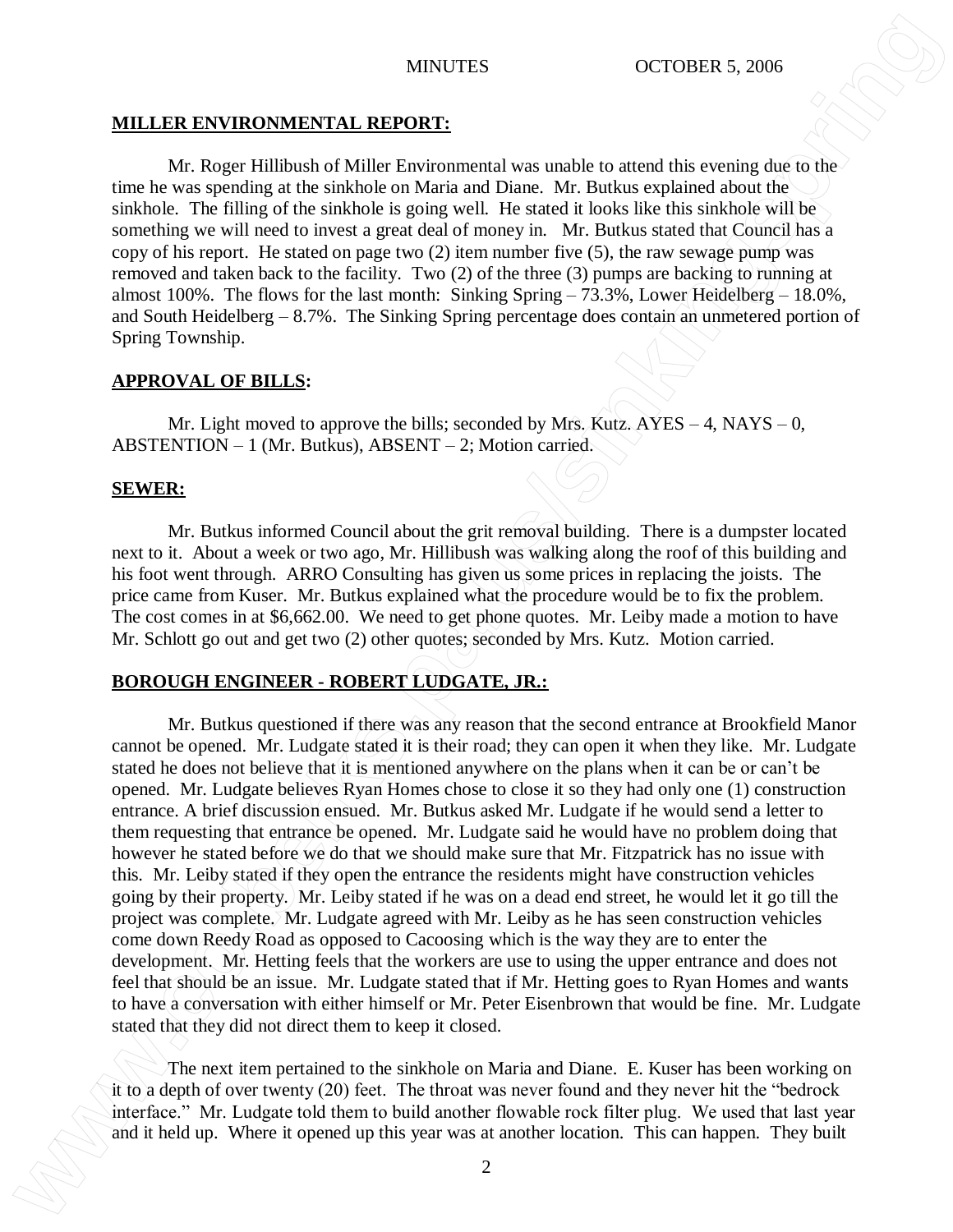## **BOROUGH ENGINEER - ROBERT LUDGATE, JR.(cont'd):**

another plug at a depth of twenty one (21) feet. Kuser was also asked to replace about  $2 \frac{1}{2}$  lengths of gravity sewer line. Mr. Hillibush and Mr. Schlott felt that the main has sagged for so long that the pipe has a memory and it won't spring back. Mr. Ludgate was out at the site that day and Kuser found heavy water filled clay soil under the pipes. He instructed them to excavate to a depth of about four (4) to five (5) feet and build another plug so that we would not put another pipe in and see it sag again. Kuser also discovered that the corrugated stormsewer pipe had separated again at two (2) pipe joints. One (1) was repaired with an external sealing device. Kuser suggested that we ask the drilling, compaction, and grouting contractor to take a look at the sinkhole. Mr. Kuser was familiar with a gentleman, Mike Hillis, of Hillis Carnes Engineering Associates of Fredrick, MD. Mr. Hillis came up and met with Mr. Ludgate, Mr. Leiby, Mr. Butkus, and Mr. Kuser. He explained his company's history. They did a lot of work at the Broadcasting Square Shopping Center. They asked Mr. Hillis to give them an estimated cost on this. He has done that, it is expensive. In addition, they spoke to Mr. Hillis about the worth of doing a geophysical survey of the area. Mr. Ludgate stated this would give us an idea if we are looking as a sinkhole or a sinkhole on top of a cavern. Mr. Leiby feels that we might have that type of problem. Mr. Hillis feels if we did get a good geophysical survey, it would help him focus on a specific target. It could reduce the cost of his services. He did speak to Felicia Bechtel, a professional geologist, from Envrioscan. They were used at the Kirkwood Avenue sinkhole and the Mt. Home Road project. Mr. Kuser was happy with their work. He asked her for a proposal. She called Mr. Ludgate back and gave the proposal to him over the phone. He stated he not only wanted to look at the sinkhole in the street where it occurred, but in the front of the hole as well. Mr. Ludgate told Council where he feels we should be looking. He also informed Council that some smaller sinkholes have opened up in people's yards. It is a 60,000 sq. foot area. Mr. Ludgate overestimated and stated he thought it might be 80,000 sq. foot so her proposal is based on the 80,000 not the 60,000 sq. feet. Mr. Ludgate gave Council a review of everything (including maps) they would receive. Enviroscan can be on site within the next week or two (2) weeks at the most. They will be able to deliver the report including maps by October  $27<sup>th</sup>$ . Mr. Hillis stated they could probably get to us by the second week of November. The cost of Hillis would be over \$200,000.00. Mr. Ludgate recommended that we authorize Enviroscan to move ahead with a cost not to exceed \$16,000.00, so we can get a picture of what we are dealing with before we go any further. Mr. Ludgate explained why Enviroscan would be a benefit. He feels since the proposal is based on 80,000 sq. foot, there should be some type of reduction since it is not as big as he originally thought. He does feel it is a benefit. Mr. Fitzpatrick asked Mr. Ludgate if there was any evidence that the sinkhole existed before we took dedication. Mr. Ludgate stated yes, that is why we had Mr. Grande give us \$10,000 in escrow. At that point in time, it was just a small sinkhole against the curb line. It was aside of lot 110. When the final walk through was completed, they requested Grande fix the hole and leave some money in escrow for this; however at that time we did not realize the magnitude of this problem. Mr. Leiby stated that Mr. Grande has stepped up to the plate and did repairs on these holes in the past even after the Borough took dedication of those roads. Mr. Zerr questioned if Grande will be giving us any help this time. Mr. Ludgate stated Mario from Grande did stop by however there was no offer of help. They did offer help with trucking if needed. Mr. Biggs stated in his opinion sinkholes don't shrink. In the future when we know a sinkhole exists can't we get residual money from the developer, Mr. Biggs asked of Mr. Fitzpatrick? Mr. Ludgate stated the \$10,000 that we kept in escrow has not been spent yet, we are still holding it. Mr. Biggs asked how much money Hillis would charge us. Mr. Ludgate stated it was \$200,000.00. Mr. Ludgate explained what he would do for that amount **MRITES CONDUCT ENCIRVERE A. BOOBBEY. IN EXCREMENTATION CONTROLLATE CONTROLLATE CONTROLLATE CONTROLLATE CONTROLLATE CONTROLLATE CONTROLLATE CONTROLLATE CONTROLLATE CONTROLLATE CONTROLLATE CONTROLLATE CONTROLLATE CONTROLL**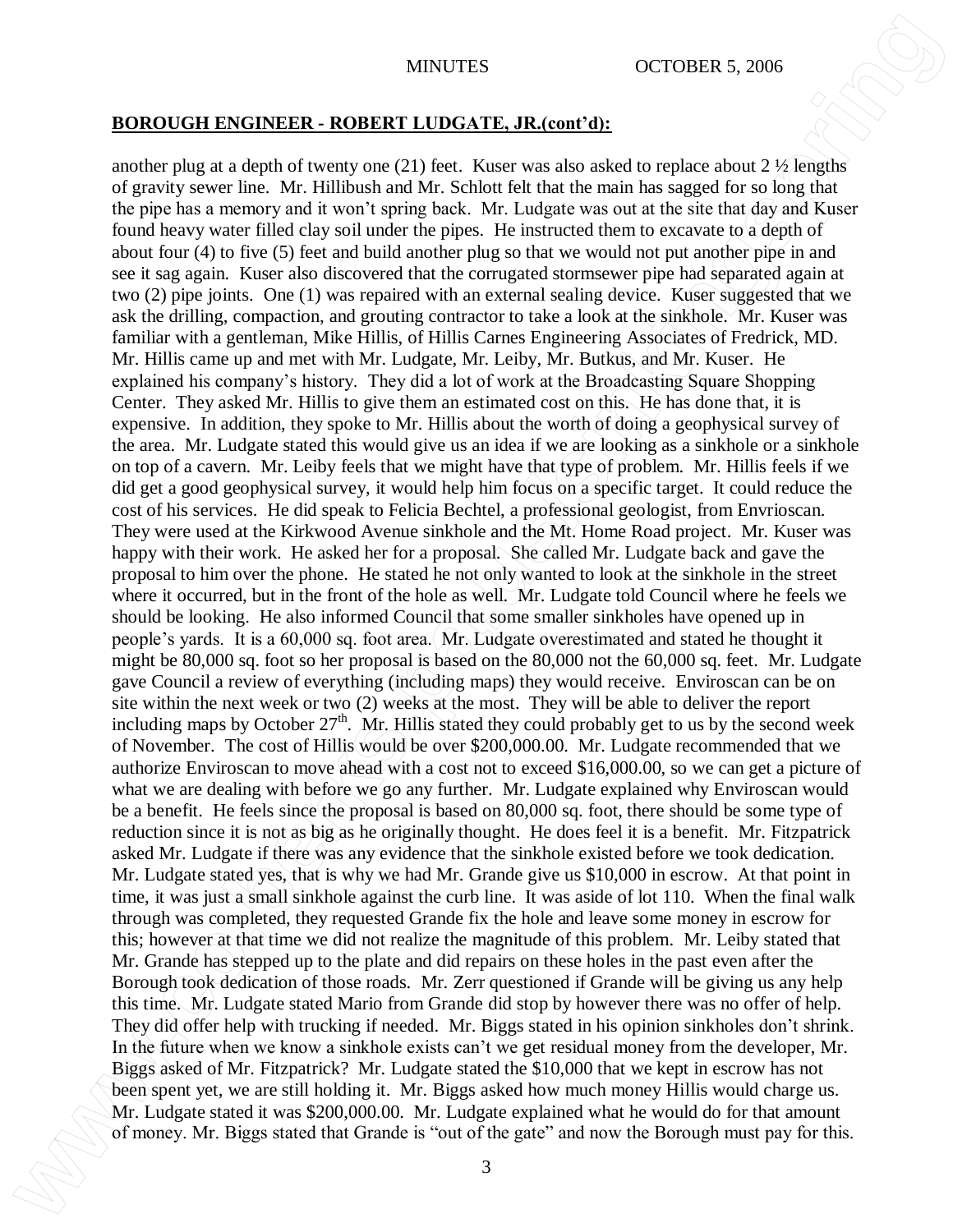# **BOROUGH ENGINEER - ROBERT LUDGATE, JR.(cont'd):**

Mr. Biggs was wondering if there was anything we could do to make these developers pay more. A discussion ensued. Mr. Biggs stated that we have professionals like Ludgate, why weren't these issues addressed before. Mr. Butkus stated that the \$200,000 ball park figure was done without the benefit of the geophysical report. Mr. Butkus explained how it will work. Mr. Fitzpatrick stated it is possible to hold the developer responsible for that. The only problem is that the amount of money that they are required to leave in there. At the time if we assumed it would be a \$10,000 repair, we could not take twenty (20) times that amount. Mr. Biggs stated maybe we should explore it, when a sinkhole does open up. Mr. Ludgate stated the geophysical report will cut down on Mr. Hillis' work. If we don't have the survey, Mr. Hillis will need to drill every so many feet making it more costly. If we give him a picture where the void is, we can cut down the drilling therefore lowering his cost. Mr. Ludgate stated that there were no known karts topographic features on that site; we read that in the file. Mr. Biggs wanted to know how we knew that without drilling. Mr. Butkus stated that to this geologist's knowledge nothing was placed on major record. Now, after discussions it might not be true. A discussion ensued on the best way to handle this. Mr. Butkus was in favor of using Enviroscan. Mr. Zerr made a motion to move ahead with the survey by Enviroscan not to exceed \$16,000.00; seconded by Mr. Leiby.  $\overline{\text{Mr}}$ . Butkus called for a roll call vote.  $AYES - 5$ ,  $NAYS - 0$ ,  $ABSENT - 2$ ; motion carried. **EXECUTE THE EXECUTE THE CONSECT INTERNATION CONSECT AS THE PROPERTIES** AND CONSECT ANY  $\mu$  and  $\mu$  and  $\mu$  and  $\mu$  and  $\mu$  and  $\mu$  and  $\mu$  and  $\mu$  and  $\mu$  and  $\mu$  and  $\mu$  and  $\mu$  and  $\mu$  and  $\mu$  and  $\mu$ 

# **REPORTS OF COMMITTEES AND OFFICES:**

# **DENNIS LEIBY – PROPERTY AND MAINTENANCE:**

Mr. Leiby reported the road crew is helping out at the sinkhole. Mr. Butkus stated that we have started leaf collection earlier this year as leafs have begun to drop.

# **BRUCE LIGHT – RECREATION:**

No report

# **BARBARA KUTZ - ADMINISTRATION & FINANCE :**

No report

# **JAMES ZERR - PUBLIC SAFETY:**

Mr. Zerr stated that at the last month's meeting someone requested if we could come up with some type of modified police and fire report. The public safety committee met and Chief Ulrich has already begun creating a new report; however the fire department's meeting is a month away. The citizens will receive a report. Chief Ulrich stated the information is placed on the police department website as well. These numbers are given to the State Police.

Council has also received a copy of the fire report. There were six (6) actual working fires this past month. They are busy with training.

Chief Ulrich has requested that the two (2) NO PARKING signs across from Troy's Deli be<br>removed as there is no sight problem anymore. This will give create three (3) additional parking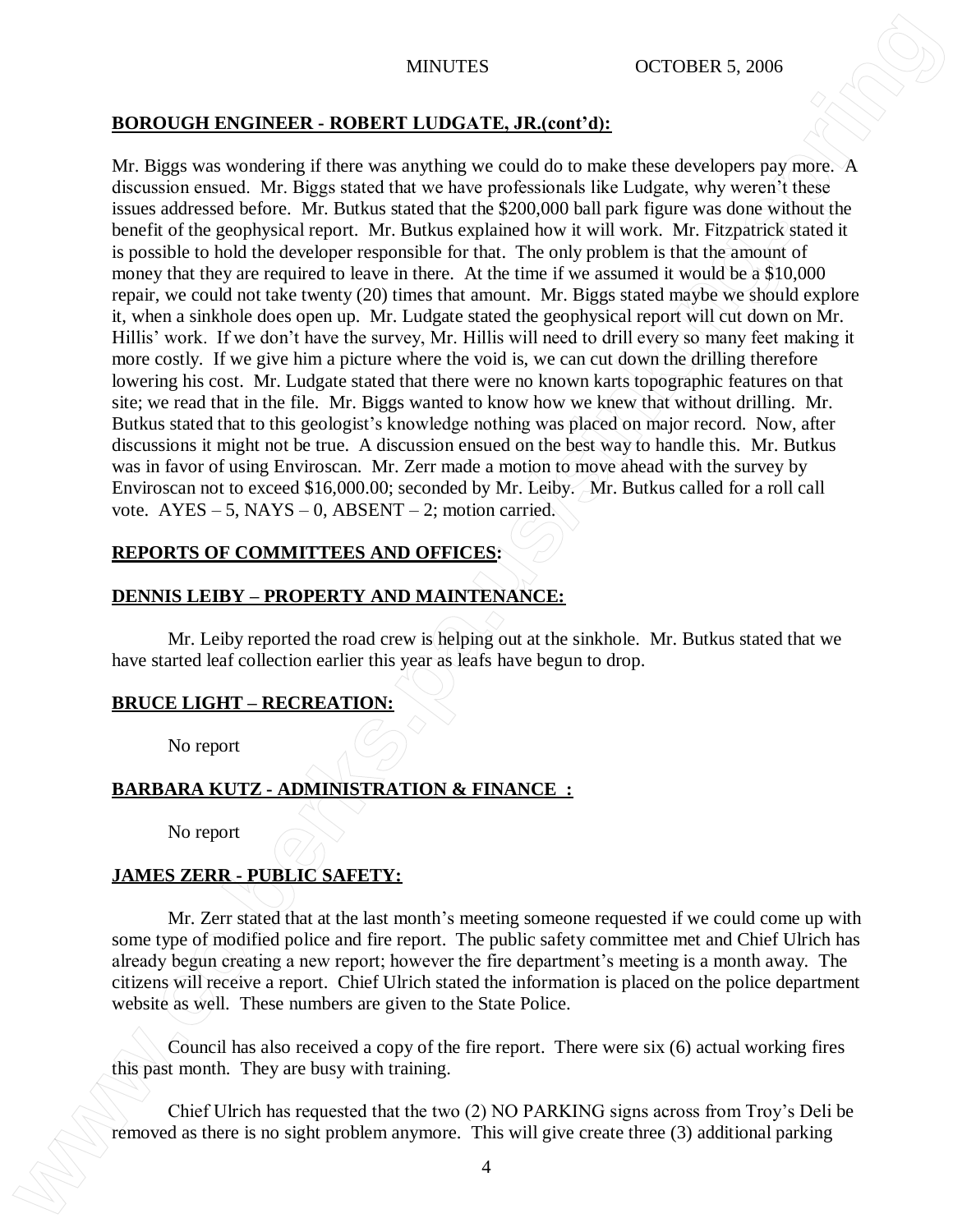# **JAMES ZERR - PUBLIC SAFETY(cont'd):**

spaces. Mr. Butkus stated this can't be done tonight as all new parking areas must be created by ordinance. Chief Ulrich feels there is no ordinance pertaining to those signs as he could not find one (1) in the book. Mr. Fitzpatrick stated we could pass the motion but recognizing it by ordinance at some point in the future. However, it is not a case of enforcement as we are not enforcing the no parking so there would be no problem in passing it that evening, Mr. Fitzpatrick said. We can formally enact it when we have others. Mr. Zerr made a motion to take down the two (2) NO PARKING signs; seconded by Mr. Light.  $AYES - 5$ , NAYS – 0, ABSENT  $-2$ , motion carried. Mr. Butkus asked Mr. Fitzpatrick and Chief Ulrich to get together and see if we have ordinances for these types of things. The Mayor stated something like this was done not too long ago. Chief Ulrich stated this pertained to stop signs. MINTES **MORE ARTICLE CONTINUES** CONTOUR A 2006<br>
Space. Mt. Ballans stated this can it to done trangit as all new publing accuss and is considerly<br>
contained that there is no report to the consideration of the main of the c

During the month of September the Chief attended some seminars along with other police officers.

Officer Christian Yanak was sworn in and began training as a part time police officer.

Mr. Zerr made a motion to rehire John Sheperak as a part time police officer at a rate of \$14.84 per hour pending the background check; seconded by Mr. Light. Chief Ulrich stated he worked here about a year ago and he currently works for Hamburg. Mr. Butkus requested a roll call vote.  $AYES - 5$ ,  $NAYS - 0$ ,  $ABSENT - 2$ ; motion carried.

If everything falls into place construction on the traffic light at Boscov's should begin around December  $4<sup>th</sup>$ . We are looking at about two (2) days of down time at the light. In the safety committee meeting, it was discussed using police officers, and fire police to direct traffic as well as the road crew. Mr. Zerr had some concerns as the road crew could still be picking up leafs or maybe dealing with snowfall. The Chief stated we are down two (2) police officers so that will be a problem. The fire police are a hit and miss type thing too. They are thinking about a company that has flaggers. This will be an additional cost. We don't know what the cost would be. They will be there for two (2) workdays. We will have traffic lights at night. Mr. Zerr made a motion to have Mr. Ludgate talk to Telco to get us a price for flaggers at that site; seconded by Mr. Leiby. AYES – 5, NAYS – 0, ABSENT  $-2$ ; motion carried.

The last item was the library sign. The sign has been ordered. The price is about \$5,700.00. The bill will come to the Friends of the Library. The Borough was asked to make a donation. Mr. Butkus explained where the sign will be placed. Mr. Light made the motion to donate \$3,500.00 to the Friends of the Library for the sign; seconded by Mr. Leiby. This will be internally illuminated. Mr. Butkus asked for a roll call vote.  $AYES - 5$ ,  $NAYS - 0$ ,  $ABSENT - 2$ ; motion carried.

Mr. Zerr and his committee will be meeting in the very near future for budget purposes.

# **MAYOR NOECKER:**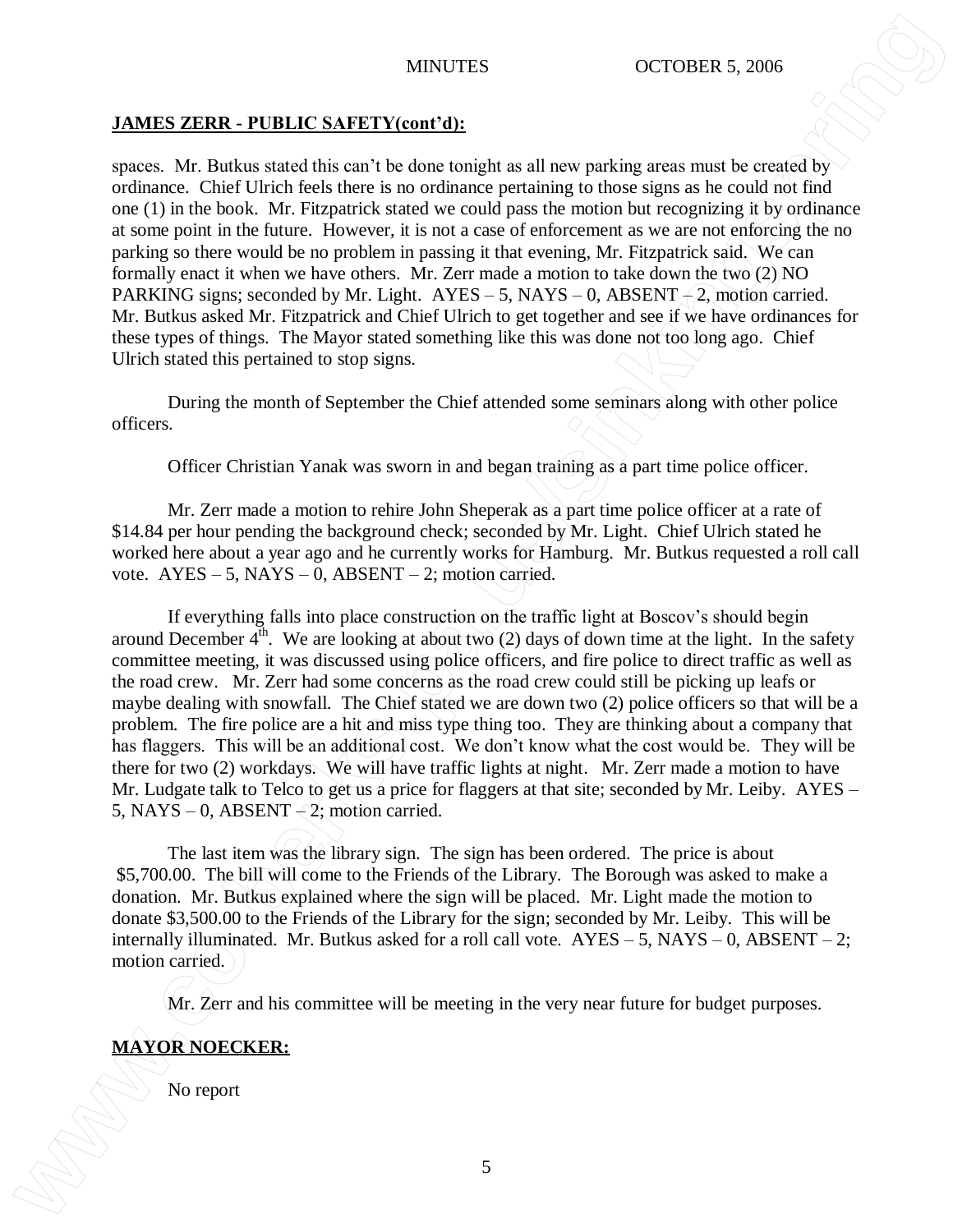# **BOROUGH ENGINEER - ROBERT LUDGATE, JR.:**

Mr. Ludgate stated we received a letter from Hofmann Industries regarding a proposed subdivision. Mr. Eisenbrown has a concern that the parking lot is being cut off from the main track. The track that they are creating would have the new parking lot. The new parking lot is not in Sinking Spring. What was suggested was that someone from McCarthy Engineering or from Hofmann Industries attends the next Planning Commission meeting on October  $24^{\text{th}}$ . Mr. Leiby questioned if that lot was in the Borough. Mr. Ludgate stated no, but we do have some concerns. Ludgate recommends waiving the plan review in 2006 just as we did in 2005. Mr. Zerr made a motion to waive the review of the plan; seconded by Mr. Leiby. Motion carried. **EXECUTE FRUCHERE ASSAUGE CONTEXT AND ACCOUNT AND ACCOUNT AND ACCOUNT AND ACCOUNT AND ACCOUNT AND ACCOUNT AND ACCOUNT AND ACCOUNT AND ACCOUNT AND ACCOUNT AND ACCOUNT AND ACCOUNT AND ACCOUNT AND ACCOUNT AND ACCOUNT AND ACCO** 

# **BOROUGH SOLICITOR – CHARLES FITZPATRICK:**

No report

# **UNFINISHED BUSINESS**:

The first item on the agenda was the Public Works Director. Council went into executive session for this personnel matter. Mr. Butkus wanted to inform the public that the name of this person will not be made public as they would like to offer the job to the candidate and let him inform his employer before reading it in the newspaper.

# **EXECUTIVE SESSION:**

Council went into Executive Session at 8:45 p.m.

# **RECONVENE:**

Council reconvened at 9:20 p.m. No action was taken.

# **UNFINISHED BUSINESS (cont'd):**

Mrs. Kutz made a motion to hold a special workshop meeting on Tuesday, October 17, 2006 at 7:00 p.m. to appoint the Public Works Director; seconded by Mr. Light; motion carried. This will also be a budget workshop.

The next item is the PEL Study. Mr. Zerr made a motion to table this item till next month as all of Council should be here to vote on this issue; seconded by Mr. Light. Motion carried.

Bulk cleanup will be Wednesday, October 25, 2006. Mr. Butkus did not want stuff placed out on the curb the weekend before. Mr. Biggs stated what about those people that will be out of town or on vacation. Mr. Butkus stated that if you must put stuff out early, please stack it neatly.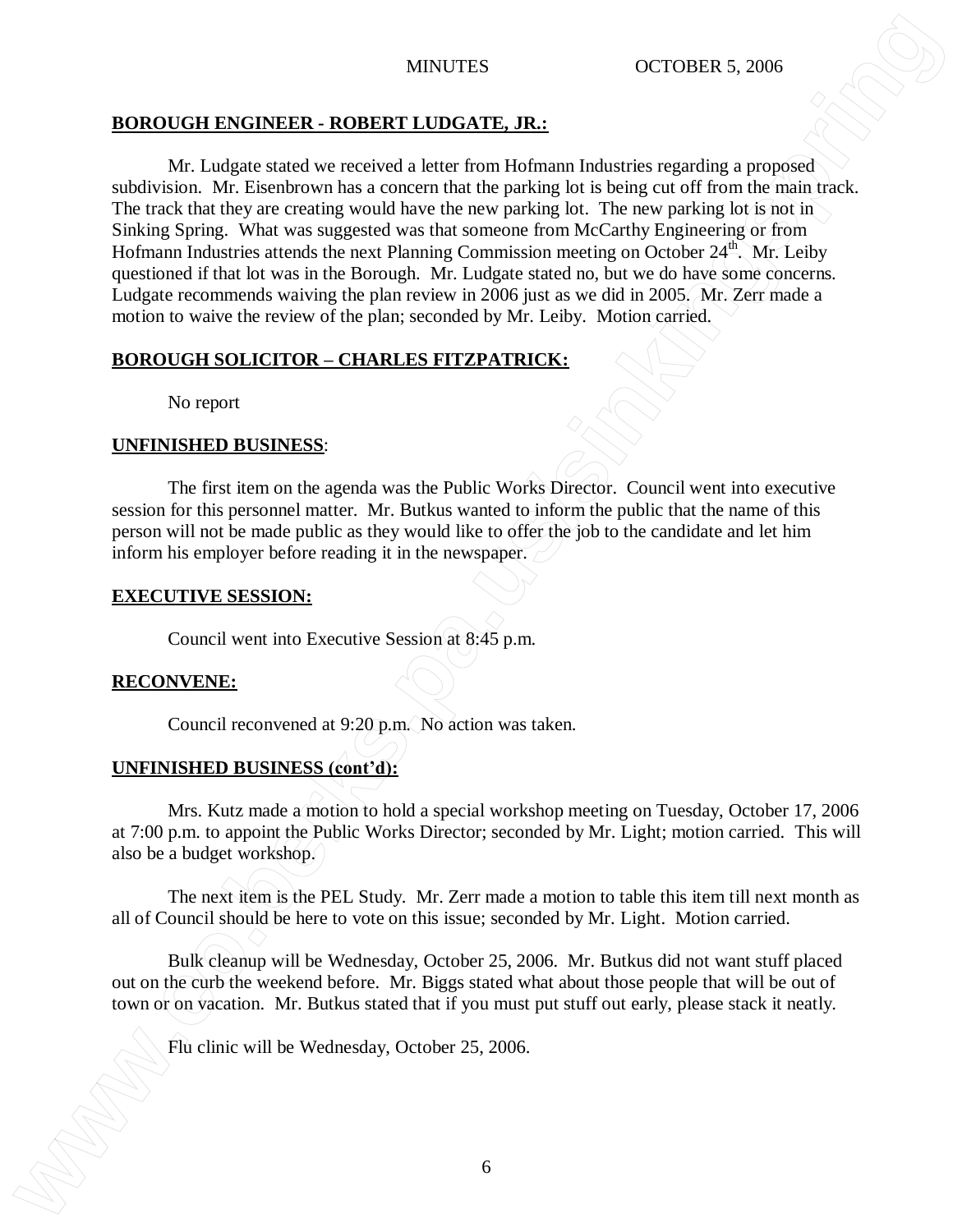### **NEW BUISNESS:**

The first item was the modified fee schedule. Mr. Butkus turned it over to Mr. Ludgate. Mr. Ludgate handed out the new schedule at the workshop meeting. He explained that they were trying to create an easy schedule and adjust some of the fees. In addition, a submission fee was established which was new. The submission fee is paid up front and used to offset the cost of reviewing the plan. He explained that if a permit is reviewed and denied, it pays for the cost of the review. If the permit is not denied, the cost of the permit will be paid when the permit is picked up. The submittal fee is subtracted, Mr. Butkus questioned. Mr. Ludgate explained again how it works. Mr. Zerr made a motion to pass the new fee schedule; seconded by Mr. Leiby. Mr. Butkus requested a roll call.  $AYES - 5$ ,  $NAYS - 0$ ,  $ABSENT - 2$ ; motion carried.

The next item was the Sunset Apartment time extension. Per our zoning ordinance they did not own enough land to have the number of units they wished to have. We offered a time extension so they could go to the Zoning Hearing Board for an exception. They want twelve (12) units, the ordinance allows only ten (10) or eleven (11). They did appear in front of the Zoning Hearing Board and they were denied. We have not seen any new plans, but we did notice that the time extension will be running out in October. Ludgate Engineering is making the recommendation to reject the plan as submitted for failure to comply with the zoning ordinance unless the developer offers a time extension that will take us at least past Council's November meeting. Mr. Fitzpatrick stated if we are going to do that we need to itemize the reasons for doing this. Mr. Ludgate agrees. Mr. Leiby asked if it is not up to them to ask for the extension. Mr. Ludgate stated it is up to them to ask for the extension. If we let the time run out the developer could try to ask for a deemed approval act argument. We have heard nothing from them. Mr. Fitzpatrick explained that he is actually granting us an extension of time on granting his project approval. A brief discussion ensued. Mr. Leiby made a motion that if they do not seek a time extension by October 13, 2006 that would extend our review time to November 3<sup>rd</sup> then the plan is rejected for the reasons listed in the letter; seconded by Mr. Light. AYES – 5, NAYS – 0, ABSENT – 2; motion carried. MINUTES **CONDERNS**<br>
NEW ILISTISTS:<br>
1. The finite near was the modified for schedules. All the<br>them in the vertex here are no handles to the state of the trash now interest the state of<br>the state of the state of the state

The last item was budget workshop dates. The rec board will be meeting on October 18, 2006, Mr. Light stated to go over the budget. Mrs. Shade will be attending the meeting as well. Mr. Leiby questioned about the street budget in regards to the union. Mr. Leiby feels that it might be smart to wait till the new Public Works Director is on board before we have a budget meeting. Mr. Butkus had no problem with that; however his only concern is that we need to set dates. Mr. Butkus stated that since Mrs. Kutz is head of Admin and Finance and she works Wednesday through Sunday, he would like to propose the  $17<sup>th</sup>$  of October. Mrs. Kutz feels that it should be after the next Council meeting. The next date will be November  $13<sup>th</sup>$  at 7:00 p.m.

## **PUBLIC COMMENT PERIOD:**

Mr. Marvin Coldren had a question about 32 S. Hull Street. The kennel has gone; however the dog droppings are still there. The grass needs to be mowed as well. Ludgate will site the homeowners.

Mr. Zerr stated that there is still an issue with Mr. Schlessman and his trash. This was even after he was advised to use thirty two (32) gallon containers. He is still using fifty (50) gallon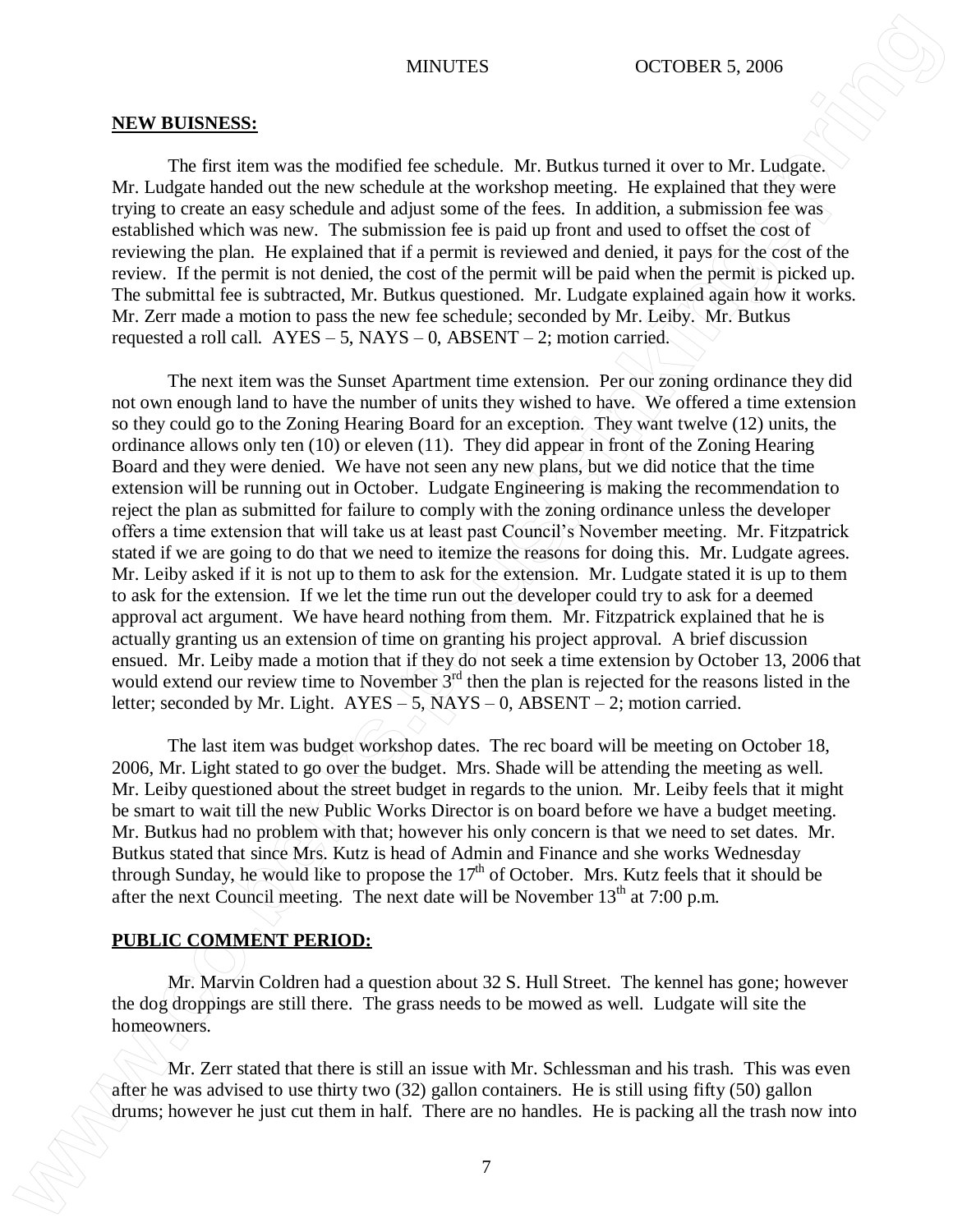# **PUBLIC COMMENT PERIOD(cont'd):**

these containers. Mr. Butkus asked if Mr. Zerr had a suggestion. Mr. Zerr stated that once again the Borough Secretary draft a letter to Mr. Schlessman what is proper and what is not proper. If he chooses not to comply then he will begin to be cited. Mr. Butkus would like the letter to also address the fact that the diameter of the can has not changed even though he cut them down. That is the major issue. He is claiming he did cut handles into it. Mr. Fitzpatrick would like the Borough to obtain a letter from the hauler with the specific reasons that they don't collect his trash. We can then pass that information along to Mr. Schlessman as well.

# **TREASURER'S REPORT**:

Ms. White gave the Treasurer's Report as follows:

| General Account                      |                       |  |    |            |
|--------------------------------------|-----------------------|--|----|------------|
| Opening Balance – September 30, 2006 |                       |  |    | 345,736.77 |
| <b>PLGIT</b>                         |                       |  |    | 8,172.25   |
| Invest                               | Recreation            |  |    | 44,186.87  |
|                                      | <b>General Invest</b> |  |    | 12,479.64  |
|                                      | To Be Paid            |  |    | 48,076.36  |
|                                      |                       |  | S  | 362,499.17 |
| <b>Sewer Account</b>                 |                       |  |    |            |
| Opening Balance – September 30, 2006 |                       |  | \$ | 272,072.58 |
| <b>PLGIT</b>                         |                       |  |    | 54,978.91  |
| Invest                               | <b>Sewer Revenue</b>  |  |    | 105,779.65 |
|                                      | To Be Paid            |  |    | 11,694.84  |
|                                      |                       |  | \$ | 429,554.07 |
|                                      |                       |  |    |            |

Motion made by Mr. Light to accept the Treasurer's Report; seconded by Mr. Kutz; motion carried. AYES -5, NAYS – 0, ABSENT - 2; Motion carried.

# **COUNCIL PRESIDENT:**

Mr. Butkus stated he wanted to address the public. The merger with Spring Township is one (1) of the issues. Mr. Butkus stated that five (5) people were quoted in the paper as saying if it lowers my taxes great. We do have a lot of services in this Borough. If the sole purpose was to lower taxes, he feels no problem. We can get rid of the police department and the street crew. Every resident will have to deal with cleaning the streets or policing themselves and dealing with what happens when you flush your toilets. There is a cost to live the way we live and to have the quality of life we have here in the Borough. I understand everyone is under the gun; however the Borough does not do this to make a profit. If anyone has a better idea on how to do this, please let him know. He has racked his brain for almost a year as has everyone else some for more. There are a lot of things that go on around the Borough that the residents don't even notice helping to live a **MINUTES**<br> **EXERCISE CONSULTS TRIEGODICAGES**<br> **EXERCISE CONSULTS AND EXERCISE CONSULTS AND EXERCISE CONSULTS AND CONSULTS AND CONSULTS AND CONSULTS AND CONSULTS AND CONSULTS AND CONSULTS AND CONSULTS AND CONSULTS AND CONS**